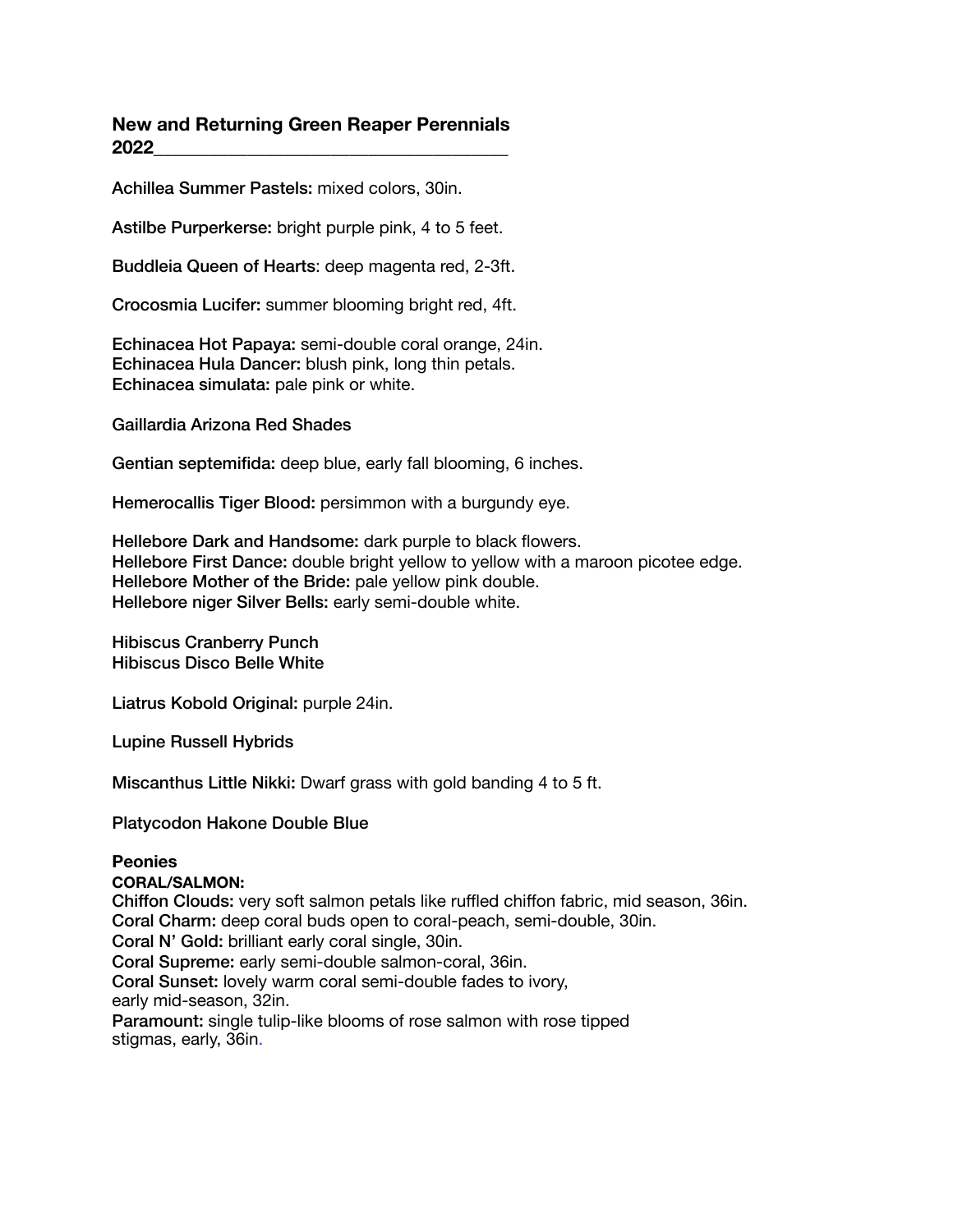## **PINK**

Bowl of Beauty: early showy pink Japanese, pale yellow staminodes, 36in. Gay Paree: cerise anemone form with a pale yellow/pink center. Loves Touch: semi double blush, 30in. Sarah Bernhardt: large, late double with silver edges, fragrant.

Silver Dawn Mix: ruffled crepe-like early blossoms of single cream, pinks, apricots, 34in.

# **RED**

Charm: late ruby-red Japanese, 34in.

Don Richardson: early to mid season dark red Japanese. Lee: double red.

### **WHITE**

Bride's Dream: Japanese soft white with a pale yellow center, mid-season, 28in. Charlie's White**:** late double white.

Cheddar Royal: creamy-white cupped petals with yellow center, fragrant Japanese, mid-late season, 30in.

Cheddar Surprise: semi-double white, late, 34in.

Duchess de Nemours: fragrant double white 32in.

Festiva Maxima: large fragrant double with crimson red flecks, 36in.

a classic from 1855, 34in.

Polar King: white Japanese, yellow center, 36in.

Salvia nemerosa Carradonna: purple, 24 to 30in.

Salvia argenta: a biennial for sharply drained full sun and heat with outstanding large silver foliage

Trycyrtis formanosa Gilt Edge: lance leaves edged with gold, purple flowers.

Veronica First Love: pink, 24in.

## **Hardy Chrysanthemums**

This year we are offering Zone 4 mums from Minnesota. These are old-fashioned forms, including some quills and "football" types. They will not be tidy little cushions, but have a freer and in most cases, taller habit. In order for them to winter-over successfully, we recommend planting them by Labor Day in a well drained sunny area and mulching them with boughs. Or bring them inside in pots and winter in above-freezing conditions and plant in the spring so they get a full season to get established.

Belle O' The Ball: Purple 5 inch blooms, 18in.

Homecoming: Salmon pink transitions to a pale buff.

Irish Linen: Buff white 5 to 6 inch blooms, 24in.

Maroon Pride: Maroon red, 20in.

Matchsticks: Red Quill, 20in.

Mellow Moon: Pale Yellow 5 inch blooms, 20in.

Pat Lehman: Pink, 24-30in.

Peach Centerpiece: Quill blooms 4 inches across, 16in.

Stadium Queen: Large 6 to 7 inch blooms, red with gold reverse**.**